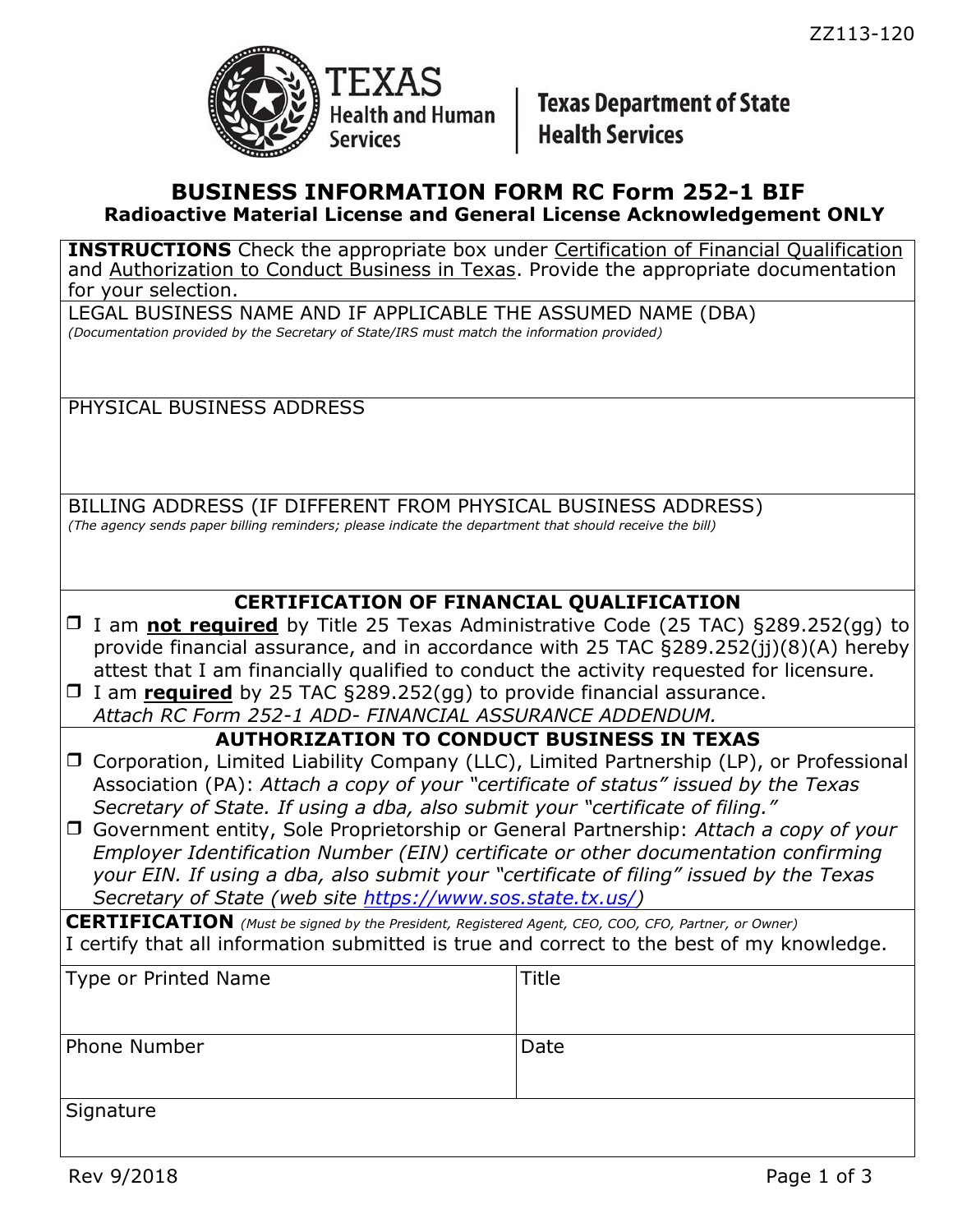$\Box$  New License  $\Box$  Renewal or Amendment of License Number

Licensee Name and Assumed Name (dba), if applicable

*Financial Assurance (FA) is a guarantee, or other financial arrangement, provided by a licensee that funds for decommissioning will be available when needed, for certain types and quantities of radioactive material with a half-life greater than 120 days requested or authorized on a license. A Decommissioning Funding Plan (DFP) is a financial assurance demonstration that is based on a site-specific cost estimate for decommissioning a licensed facility. Any licensee may use a DFP, but certain licensees must use a DFP (see below).*

- A. FA is required, in the amount noted, for licensees requesting or authorized for the following, per 25 TAC §289.252(gg)(3) (Check the applicable box):
- $\Box$  unsealed radioactive material in quantities greater than 10^4 but less than or equal to 10^5 times the applicable quantities set forth in 25 TAC §289.252(jj)(2) requires FA of \$1,125,000
- $\Box$  unsealed radioactive material in quantities greater than 10^3 but less than or equal to  $10^{\text{A}}$  times the applicable quantities set forth in 25 TAC §289.252(ij)(2) requires FA of \$225,000
- $\Box$  sealed sources or plated foils of radioactive material in quantities greater than 10^10 but less than or equal to  $10^{\circ}12$  times the applicable quantities set forth in 25 TAC §289.252(jj)(2) requires FA of \$113,000
- $\Box$  quantities of source material greater than 10 millicuries but less than or equal to 100 millicuries in a readily dispersible form requires FA of \$225,000
- B. A DFP is required for licensees requesting or authorized for the following, per [25 TAC  $\S 289.252(gg)(1)(A) - (D)]$  (Check the applicable box):
- $\Box$  unsealed radioactive material in quantities exceeding 10^5 times the applicable quantities set forth in 25 TAC §289.252(jj)(2)
- $\Box$  a combination of unsealed radionuclides results in the R of the radionuclides divided by  $10^{\circ}5$  being greater than 1 (unity rule), where R is defined as the sum of the ratios of the quantity of each radionuclide to the applicable value in 25 TAC §289.252(jj)(2)
- $\Box$  sealed sources or plated foils in quantities exceeding 10^12 times the applicable quantities set forth in subsection 25 TAC §289.252(jj)(2) or when a combination of isotopes is involved if R divided by  $10^{\circ}12$  is greater than 1
- $\Box$  radioactive material in quantities more than 100 millicuries of source material in a readily dispersible form

*If Financial Assurance is required, a licensee must decide whether to provide a prescribed amount or a decommissioning funding plan, the only two options for demonstrating financial assurance. Licensees who do not exceed the thresholds outlined in Item A above, may use either a prescribed amount or a DFP. Such licensees may wish to elect use of a DFP if, for example, they wish to obtain the optimal amount of financial assurance, or because use of a site-specific cost estimate may result in a lower financial assurance coverage requirement than would use of a prescribed amount (as could happen if a single facility holds multiple licenses, each of which triggers its own prescribed amount).*